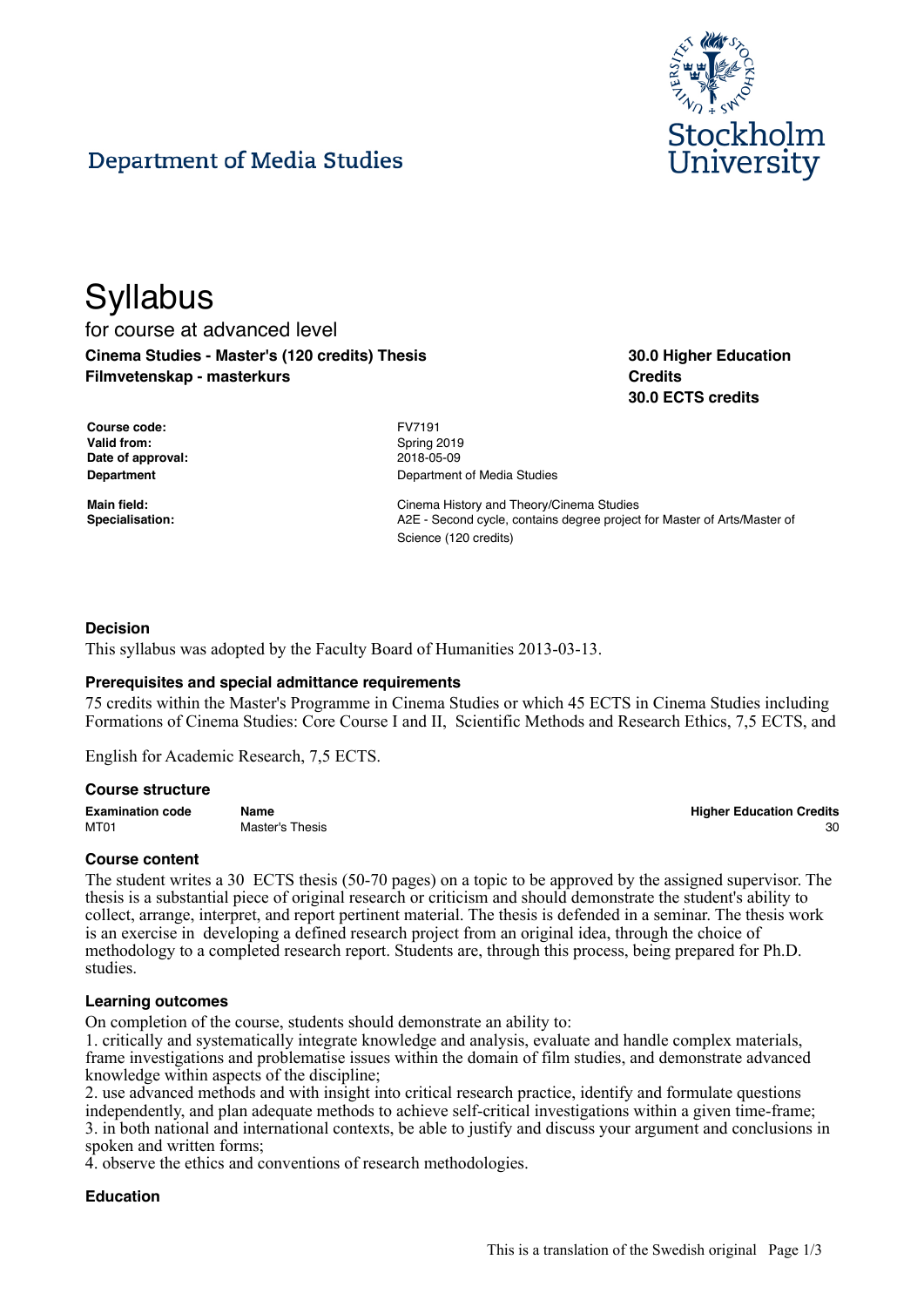Instruction is given in the form of seminars and individual or group supervision. All course elements are mandatory. The language of instruction is English. For more detailed information, please see the course description.

# **Forms of examination**

a.) The course is examined through the completion of an individually written degree dissertation of 50-70 pages (thesis), thesis defence, and the critical review of another student's thesis. For more detailed information, please see the course description.

b.) Grades will be set according to a seven-point scale related to the learning objectives of the course:

 $A = Excellent$  $B = V$ ery good  $C = Good$  $D = Satisfactory$  $E =$  Adequate Fx= Inadequate  $F =$ Unacceptable

c.) Written grading criteria are announced when the course begins.

d.) In order to pass the course, students must receive a grade E minimum on the thesis, and have successfully defended one's own, critically examined another student's thesis and fulfilled the 80% attendance requirement. Exceptions to the attendance rule are made in case of illness or under other special circumstances. The student may then be required to submit a supplementary assignment.

e.) For each course occasion, at least two opportunities for examination must be offered during the same semester. At least one examination opportunity shall also be given during semesters or years when the course is not offered. Students with a passing grade (E or higher) may not retake the exam for a higher grade. Students who receive the grade Fx or F twice by the same examiner are entitled to have another examiner appointed for the next examination, unless there are particular reasons to deny students this right. Such requests should be made to the Department Board.

f.) Revisions in order to convert the grade Fx into a passing grade may be permitted if the student is close to meeting the criteria for a passing grade. These revisons should be submitted within two weeks of notification from the examiner. Adequate revisions are grades A-E.

g.)Students are entitled to a total of 8 hours of supervison. Supervison hours may be individual or within a smaller group.

h.) In assessing the degree project, the following assessment bases will be used:

- Implementation of the survey / theoretical task and critical review of relevant theory and the research material.

- Independence in formulating research questions, argumentation, and analysis

- Ability to stay within the the established timeframe
- The scientific/academic accuracy/precision of the text
- Thesis defence
- Critical review of another student's thesis

i.) Change of supervisor may take place under special circumstances. The request for such a change, with reasons, must always be made with the Department Board. Changes of examiner can only take place after a student has failed the course. See above under e) where the rules for this are stated.

j.) Students who fail to complete the thesis project on time are not entitled to additional supervision hours, but can apply for extra supervision hours with the Department Board. Students are however, always entitled to have his / her degree project assessed at the next examination opportunity.

## **Interim**

When a course is no longer offered or the programme is changed, students have the right to be assessed once a term for a maximum of three terms in accordance with this course plan. However, the restrictions stipulated in "Forms of examinations" above still apply. In accordance with the regulations applying to the earlier course, reference will be made to the department's student counsellor or director of studies.